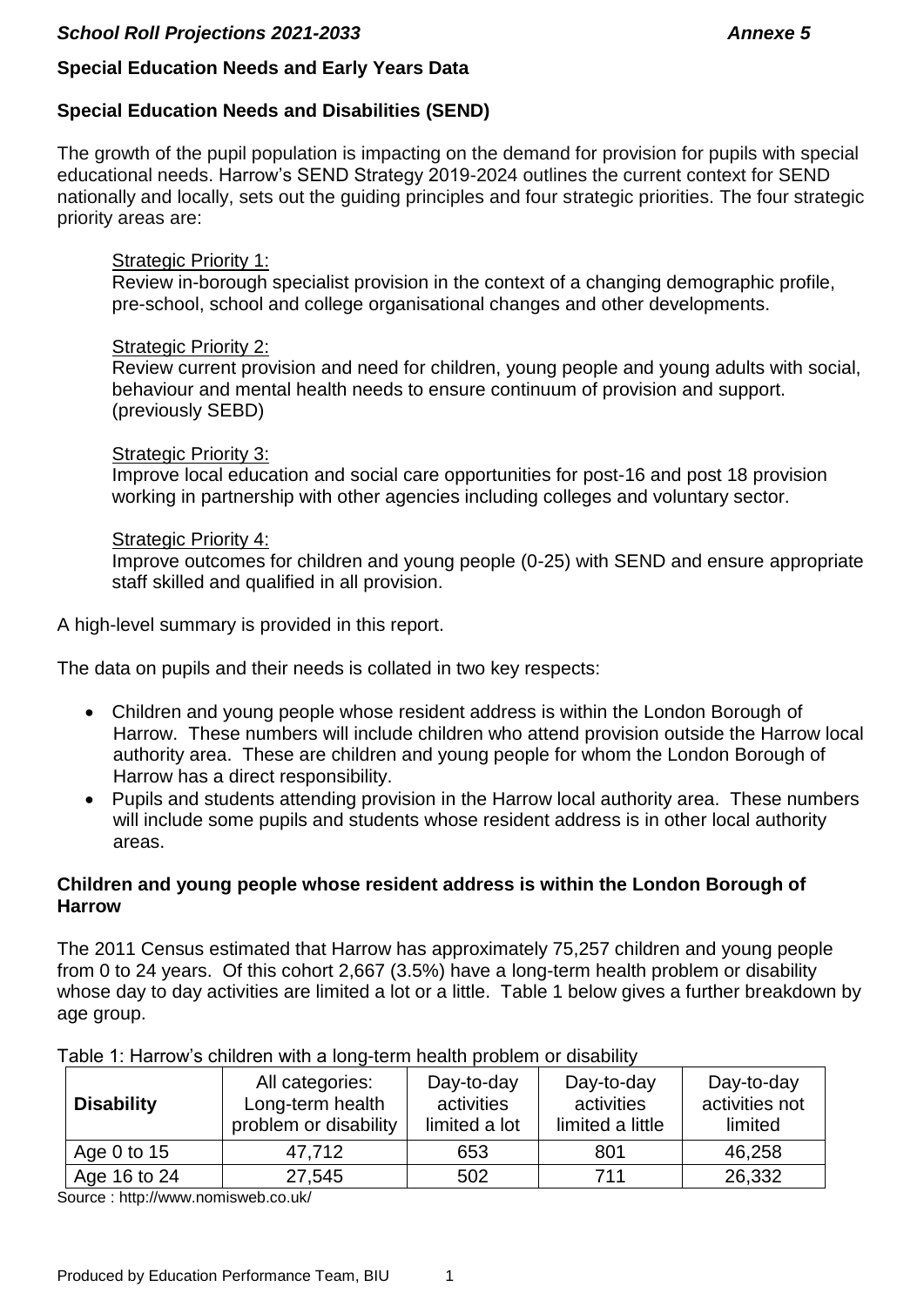Some children and young people,with a long term health problem or disabity, will be supported by Harrow with an Education, Health and Care Plan (ECHP). Table 2 below presents the number of EHCPs maintained by Harrow. There is an increasing trend in the total number of plans and as the Children and Families Act 2014 extended the eligibility age range beyond 19 and up to 25 this has led to young people with an EHCP remaining in the education system.

The number of EHCPs increased by 13% from 1,183 in 2014-15 to 1,336 in 2015-16 and continued to increase over the next couple of years, with a 10% increase from 1,477 in 2016-17 to 1,623 in 2017-18. There was also a 9% increase between 2018-19 and 2019-20, with the number of EHCP increasing to 1,799 but a lower increase of 5% between 2019-20 and 2020-21, with the number of EHCP increasing to 1,896.

Of the age groups shown in Table 2 below a majority of the children in Harrow are within the 5 to 10-year-old group, their numbers increased from 652 in 2019-20 to 720 in 2020-21. The number of under 5-year olds dropped from 100 in 2019-20 to 77 in 2020-21. The numbers of the other age groups increased slightly in comparison to the previous year.

| Year    | Total statements/plans | %Change | Under 5 | 5-10yrs | $11-15$ yrs | 16-19yrs | 20-25yrs |
|---------|------------------------|---------|---------|---------|-------------|----------|----------|
| 2006-07 | 1,044                  | ۰       | 56      | 405     | 493         | 90       |          |
| 2007-08 | 1,051                  | 0.7%    | 76      | 416     | 495         | 64       |          |
| 2008-09 | 1,061                  | 1.0%    | 53      | 431     | 512         | 65       |          |
| 2009-10 | 1,080                  | 1.8%    | 65      | 446     | 504         | 65       |          |
| 2010-11 | 1,120                  | $3.7\%$ | 62      | 466     | 515         | 77       |          |
| 2011-12 | 1,137                  | 1.5%    | 58      | 475     | 500         | 104      |          |
| 2012-13 | 1,158                  | 1.8%    | 70      | 504     | 487         | 97       |          |
| 2013-14 | 1,168                  | 0.9%    | 78      | 500     | 488         | 102      |          |
| 2014-15 | 1,183                  | 1.3%    | 77      | 509     | 487         | 101      |          |
| 2015-16 | 1,336                  | 12.9%   | 75      | 503     | 518         | 227      | 13       |
| 2016-17 | 1,477                  | 10.6%   | 90      | 529     | 519         | 299      | 40       |
| 2017-18 | 1,623                  | 9.9%    | 128     | 583     | 543         | 321      | 92       |
| 2018-19 | 1,645                  | 1.4%    | 95      | 604     | 542         | 322      | 82       |
| 2019-20 | 1,799                  | 9.4%    | 100     | 652     | 575         | 351      | 121      |
| 2020-21 | 1,896                  | 5.4%    | 77      | 720     | 596         | 377      | 126      |

Table 2: Total statements/plans maintained by Harrow

Source: DfE SEN2 return

Table 3 below shows the number of new statements/plans issued since 2006-07 up until 2020-21. The numbers have fluctuated over the years ranging from 103 in 2011-12 to 209 in 2020-21. The latter is the second highest number of new plans over the last fifteen years. The number of new plans issued to the under 5 year olds and 5 to 10 year olds decreased, and the number of 11 to 15, 16 to 19 and 20 to 25 year olds increased slightly.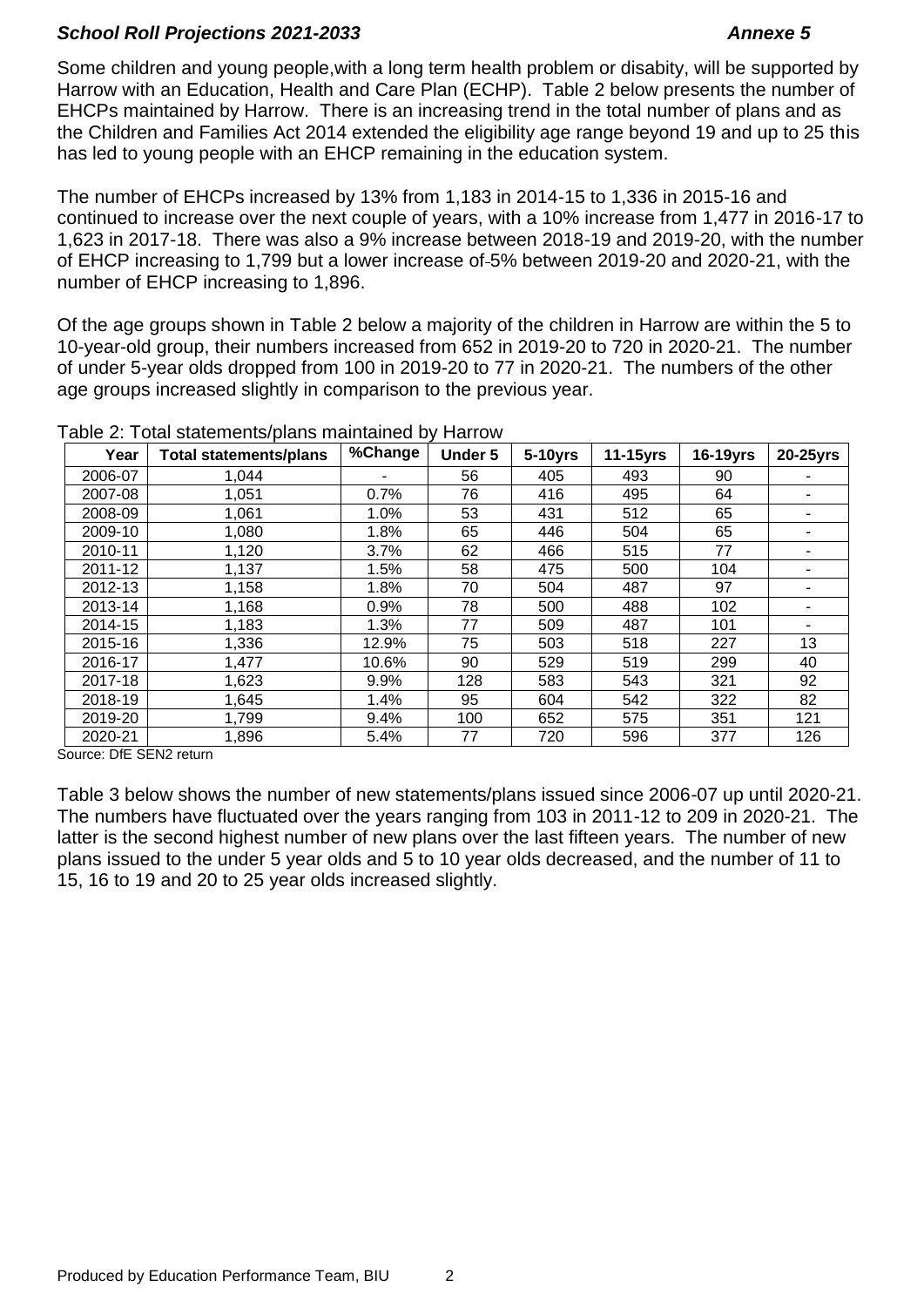|         | <b>Total</b>     | under | 5-    | $11 -$ | $16 -$         | $20 -$         |
|---------|------------------|-------|-------|--------|----------------|----------------|
| Year    | statements/plans | 5     | 10yrs | 15yrs  | 19yrs          | 25yrs          |
| 2006-07 | 117              | 47    | 51    | 18     |                |                |
| 2007-08 | 145              | 57    | 63    | 25     | 0              |                |
| 2008-09 | 144              | 36    | 63    | 44     | 1              |                |
| 2009-10 | 132              | 49    | 61    | 21     | 1              |                |
| 2010-11 | 141              | 44    | 60    | 37     | 0              |                |
| 2011-12 | 103              | 37    | 50    | 15     |                |                |
| 2012-13 | 141              | 53    | 69    | 19     | $\overline{0}$ |                |
| 2013-14 | 144              | 63    | 61    | 19     | 1              |                |
| 2014-15 | 137              | 55    | 66    | 13     | 3              |                |
| 2015-16 | 142              | 60    | 47    | 26     | 7              | $\overline{2}$ |
| 2016-17 | 192              | 69    | 83    | 20     | 11             | 9              |
| 2017-18 | 204              | 73    | 77    | 38     | 8              | 8              |
| 2018-19 | 182              | 68    | 76    | 27     | 10             | 1              |
| 2019-20 | 218              | 69    | 102   | 39     | 8              | $\overline{0}$ |
| 2020-21 | 209              | 50    | 96    | 46     | 12             | 5              |

Table 3: New statements/plans issued by Harrow in each calendar year

Source: DfE SEN2 return

#### **Placement of children and young people with an EHC Plan by establishment type**

The tables below show the placement of Harrow's children and young people with an EHC Plan. Whilst the number of children and young people across all establishment types has increased, the increase in the EHC Plans issued to those 16 years old and above has resulted in a substantial increase in the use of post 16 institutions, with the numbers rising from 111 in 2015-16 to 328 in 2019-20, this is a 195% percentage change, as can be seen in Table 7.

Table 4: Total statements/plans & Early Years placements

| Year    | Total statements / plans | <b>Non-maintained EY PVIs</b> |
|---------|--------------------------|-------------------------------|
| 2009-10 | 1,080                    |                               |
| 2010-11 | 1,120                    | 5                             |
| 2011-12 | 1,135                    | 4                             |
| 2012-13 | 1,160                    | 8                             |
| 2013-14 | 1,170                    | 17                            |
| 2014-15 | 1,185                    | 9                             |
| 2015-16 | 1,335                    | 15                            |
| 2016-17 | 1,477                    | 22                            |
| 2017-18 | 1,623                    | 24                            |
| 2018-19 | 1,645                    | 19                            |
| 2019-20 | 1,799                    | 23                            |
| 2020-21 | 1,896                    | 11                            |

Source: DfE SEN2 return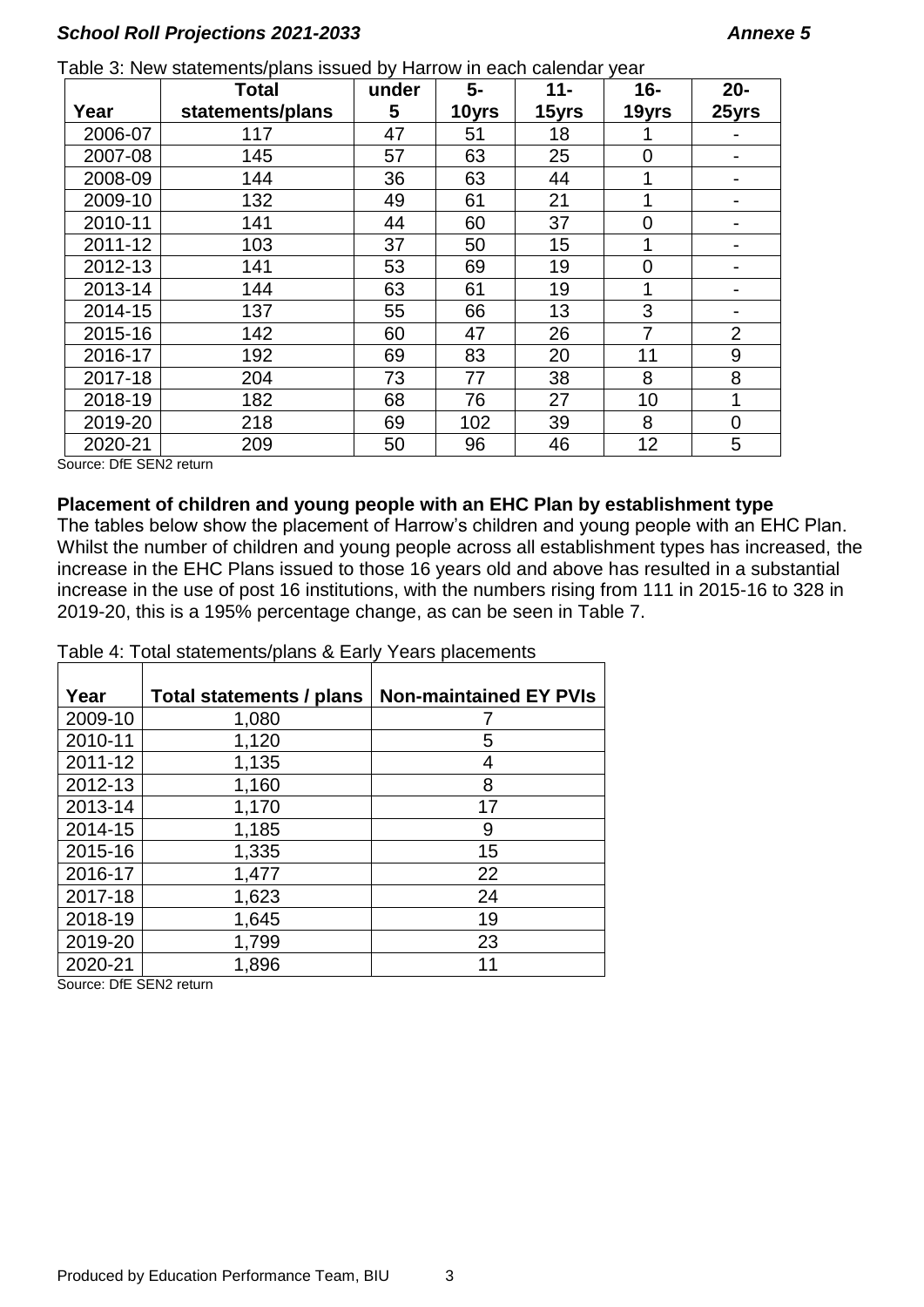#### Table 5: Mainstream Schools placements

|         | <b>Mainstream Schools</b> |                |                       |                                                |                                   |                                              |                       |
|---------|---------------------------|----------------|-----------------------|------------------------------------------------|-----------------------------------|----------------------------------------------|-----------------------|
| Year    | LA<br>maintained          | Academy        | Free<br><b>School</b> | <b>LA maintained</b><br>resourced<br>provision | Academy<br>resourced<br>provision | <b>Free school</b><br>resourced<br>provision | Independent<br>school |
| 2009-10 | 541                       | $\overline{2}$ |                       | 41                                             |                                   |                                              |                       |
| 2010-11 | 547                       | 3              |                       | 57                                             |                                   |                                              |                       |
| 2011-12 | 399                       | 163            |                       | 57                                             |                                   |                                              |                       |
| 2012-13 | 374                       |                | 166                   | 70                                             |                                   |                                              |                       |
| 2013-14 | 355                       |                | 169                   | 67                                             |                                   |                                              |                       |
| 2014-15 | 328                       |                | 209                   | 69                                             |                                   |                                              |                       |
| 2015-16 | 297                       |                | 240                   | 74                                             | ۰                                 |                                              |                       |
| 2016-17 | 303                       | 218            | 10 <sup>1</sup>       | 62                                             | 26                                | $\Omega$                                     | 7                     |
| 2017-18 | 299                       | 233            | 11                    | 71                                             | 35                                | 7                                            | 8                     |
| 2018-19 | 305                       | 243            | 18                    | 57                                             | 38                                | 8                                            | 6                     |
| 2019-20 | 311                       | 303            | 30                    | 48                                             | 48                                | 10                                           | 17                    |
| 2020-21 | 332                       | 323            | 45                    | 62                                             | 49                                | 12                                           | 17                    |

Source: DfE SEN2 return

#### Table 6: Special School and Alternative Provision placements

|         | <b>Special School</b> |                         |                    |                                |                           |                                                       |
|---------|-----------------------|-------------------------|--------------------|--------------------------------|---------------------------|-------------------------------------------------------|
| Year    | LA<br>maintained      | Academy/<br><b>Free</b> | Non-<br>maintained | Independent<br>special schools | Hospital<br><b>School</b> | <b>Alternative provision</b><br>/ Pupil Referral Unit |
| 2009-10 | 360                   |                         |                    | $99*$                          |                           | 6                                                     |
| 2010-11 | 387                   | $\blacksquare$          |                    | $94*$                          |                           |                                                       |
| 2011-12 | 383                   | ۰                       |                    | 106*                           |                           | 8                                                     |
| 2012-13 | 399                   | 4                       |                    | $112*$                         |                           | 8                                                     |
| 2013-14 | 329                   | 87                      |                    | $110*$                         |                           | 13                                                    |
| 2014-15 | 331                   | 95                      |                    | $119*$                         |                           | 4                                                     |
| 2015-16 | 355                   | 99                      |                    | 115                            |                           | 6                                                     |
| 2016-17 | 369                   | 106                     | 29                 | 84                             | 0                         | 4                                                     |
| 2017-18 | 379                   | 117                     | 33                 | 76                             | 0                         | 3                                                     |
| 2018-19 | 394                   | 122                     | 28                 | 82                             | 2                         | 7                                                     |
| 2019-20 | 396                   | 127                     | 22                 | 93                             | 2                         | 5                                                     |
| 2020-21 | 393                   | 137                     | 19                 | 114                            | 0                         | 3                                                     |

\* includes independent school; Source: DfE SEN2 return

#### Table 7: Post 16 and Educated Elsewhere placements

|         |                                                     |                 | Post 16                      |                                              |                                          |                                                   |                 |
|---------|-----------------------------------------------------|-----------------|------------------------------|----------------------------------------------|------------------------------------------|---------------------------------------------------|-----------------|
| Year    | <b>General FE</b><br>& Tertiary<br>colleges /<br>HE | <b>Other FE</b> | <b>Sixth Form</b><br>College | <b>Specialist</b><br>post-16<br>institutions | <b>Children</b><br>educated<br>elsewhere | Not in<br>education,<br>employment<br>or training | Other*          |
| 2009-10 | ٠                                                   | ۰               |                              |                                              | 19                                       |                                                   | 5               |
| 2010-11 | ٠.                                                  | ۰               |                              |                                              | 14                                       |                                                   | 6               |
| 2011-12 |                                                     | ۰               |                              |                                              | 15                                       |                                                   |                 |
| 2012-13 |                                                     | ۰               |                              |                                              | 13                                       |                                                   | 6               |
| 2013-14 |                                                     |                 |                              |                                              | 16                                       |                                                   | 5               |
| 2014-15 | $\Omega$                                            | 0               | $\Omega$                     | $\Omega$                                     | 15                                       |                                                   | 6               |
| 2015-16 | 94                                                  | 0               | 0                            | 17                                           |                                          | 23                                                |                 |
| 2016-17 | 179                                                 | 0               | $\overline{2}$               | 25                                           | 31                                       |                                                   |                 |
| 2017-18 | 215                                                 |                 | 4                            | 30                                           |                                          | 63                                                |                 |
| 2018-19 | 246                                                 | 4               | 5                            | 27                                           | 19                                       | 3                                                 | 12 <sub>2</sub> |
| 2019-20 | 287                                                 | 2               | 5                            | 34                                           | 36                                       | $\Omega$                                          | 0               |
| 2020-21 | 260                                                 | 17              | 5                            | 25                                           | 41                                       | 4                                                 | 27              |

\*'Other' covers cases where an establishment type could not be provided, including children and young people where a notice to cease has been issued and children under compulsory school age not in an early years setting. Source: DfE SEN2 return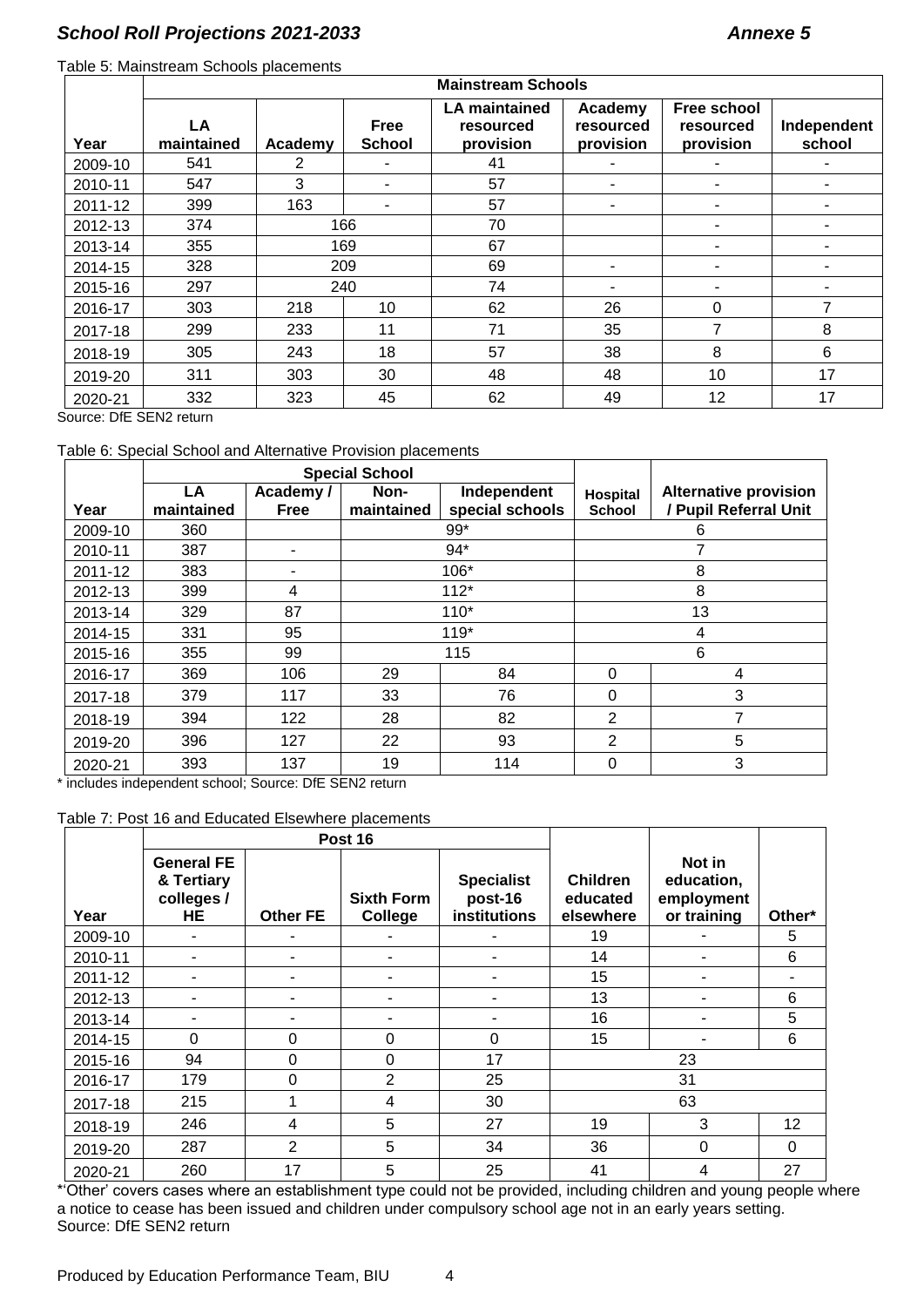#### Table 8: Other placements

| Year    | <b>Apprenticeships</b>                                                          | <b>Traineeships</b> | <b>Supported</b><br><b>Internships</b> |
|---------|---------------------------------------------------------------------------------|---------------------|----------------------------------------|
| 2016-17 |                                                                                 |                     |                                        |
| 2017-18 |                                                                                 |                     |                                        |
| 2018-19 |                                                                                 |                     |                                        |
| 2019-20 |                                                                                 |                     | 10                                     |
|         | $P_{\text{AllTOM}}$ $\bigcap_{i=1}^{n}$ $P_{\text{fullT}}$ $P_{\text{fullTOM}}$ |                     |                                        |

Source: DfE SEN2 return

# **Pupils and students attending provision in the Harrow local authority area**

In January 2021, of the school population attending Harrow's schools (maintained and academies) there were 1,281 pupils (3.4% of the school population) with an EHCP (Education, Health and Care Plan) (1,202, 3.2% in January 2020). It should be noted that in accordance with the SEND Reforms all Statements have been replaced by Education, Health and Care Plans in Harrow.

Overall the trend has been a continued increase in the number of statements/EHC Plans from January 2009 to January 2021. The actual number of statements/EHC Plans has risen from 879 in January 2009 to 1,281 in January 2021, which is a 46% increase and there has been a 6.6% increase between January 2020 and January 2021. The percentage increase in the number of statements over the period covered in the table below was at one time in line with the percentage increase in the school population, however in recent years it is higher.

| Year    | <b>Total EHCP/Statements</b> | % Increase |
|---------|------------------------------|------------|
| 2008-09 | 879                          |            |
| 2009-10 | 877                          | $-0.2%$    |
| 2010-11 | 919                          | 4.8%       |
| 2011-12 | 931                          | 1.3%       |
| 2012-13 | 957                          | 2.8%       |
| 2013-14 | 967                          | 1.0%       |
| 2014-15 | 983                          | 1.7%       |
| 2015-16 | 999                          | 1.6%       |
| 2016-17 | 1,037                        | 3.8%       |
| 2017-18 | 1,090                        | 5.1%       |
| 2018-19 | 1,136                        | 4.2%       |
| 2019-20 | 1,202                        | 5.8%       |
| 2020-21 | 1,281                        | 6.6%       |

Table 9: Total EHCP/Statements in Harrow

NB This table only includes pupils with the enrolment status Current Single & Main Source: January School Census

If the number of EHC Plans continue to increase as recent trends have indicated, it is likely that the number of pupils with EHC Plans in Harrow's schools may increase as projected in Table 10 below. This is based on the projected increase in population and the proportion of pupils with SEN remaining constant.

Table 10: Projected number of Statements/EHCP

| Year    | <b>Projected total statements/EHCP</b> |
|---------|----------------------------------------|
| 2016-17 | 1,040 (1,037 actual)                   |
| 2017-18 | 1,071 (1,090 actual)                   |
| 2022-23 | 1,241                                  |
| 2024-25 | 1,361                                  |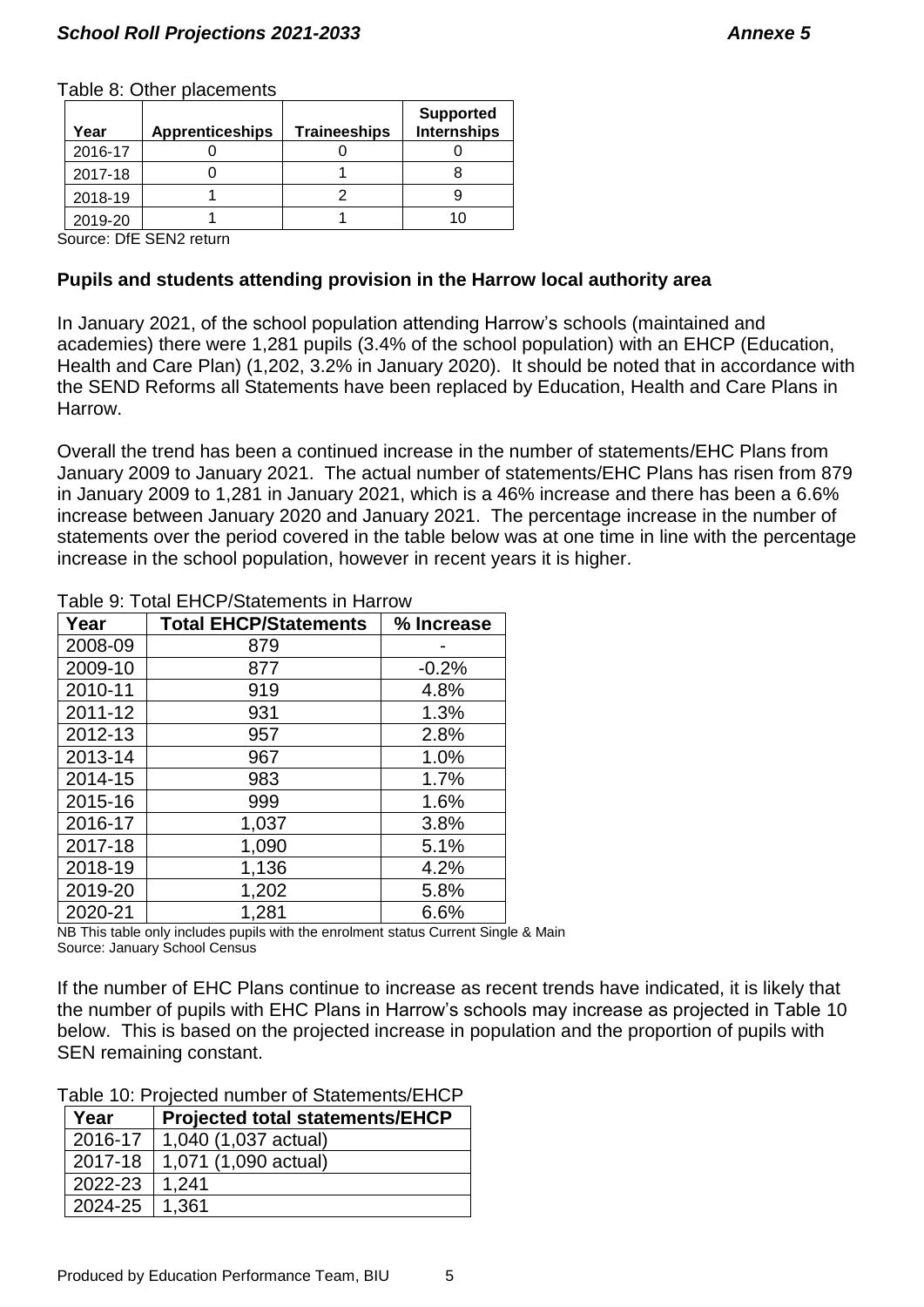Pupils with SEN without an EHC Plan are identified in the category of 'SEN support' (K) category following the end of the 2014 to 2015 school year. As at the January 2021 school census there were 3,593 (9.4% of school population) pupils with the SEN provision 'SEN support', this is lower than the January 2020 figure of 3,627 (9.6% of school population).

The gender split of Statement/EHC Plan and SEN support pupils at January 2021 was 66.4% boys and 33.6% girls. The overall gender split of the school cohort was 50.1% boys and 49.9% girls.

# **Pupils with special educational needs placed in resourced provision**

The number of pupils on SEN support placed in resourced provision in Harrow's primary schools has been very small over the years. Table 11 below shows the number and percentage of Harrow's primary school pupil's with statements or EHC plans placed in resourced provision over the last five years. The total pupils in this table have fluctuated over the years, as have the numbers attending resourced provision.

| <b>Primary Schools</b> | <b>Pupils with SEN with statements or EHC plans</b> |                                         |                                              |  |  |
|------------------------|-----------------------------------------------------|-----------------------------------------|----------------------------------------------|--|--|
| <b>Harrow</b>          | Total pupils                                        | Pupils placed in<br>resourced provision | % of pupils placed in<br>resourced provision |  |  |
| January 2012           | 337                                                 | 35                                      | 10.4%                                        |  |  |
| January 2013           | 350                                                 | 32                                      | 9.1%                                         |  |  |
| January 2014           | 340                                                 | 49                                      | 14.4%                                        |  |  |
| January 2015           | 352                                                 | 46                                      | 13.1%                                        |  |  |
| January 2016           | 320                                                 | 57                                      | 17.8%                                        |  |  |
| January 2017           | 328                                                 | 64                                      | 19.5%                                        |  |  |
| January 2018           | 366                                                 | 61                                      | 16.7%                                        |  |  |
| January 2019           | 406                                                 | 72                                      | 17.7%                                        |  |  |

#### Table 11: Primary School Pupils with SEN with statements or EHC plans

Source: DfE SFR SEN Analysis

The number of secondary school pupils placed in resourced provision have fluctuated over the last five years, as can be seen in Table 12 below.

## Table 12: Secondary School pupils on SEN support

| <b>Secondary</b><br>schools | <b>Pupils on SEN support</b> |                                         |                                              |  |  |
|-----------------------------|------------------------------|-----------------------------------------|----------------------------------------------|--|--|
| <b>Harrow</b>               | Total<br>pupils              | Pupils placed in resourced<br>provision | % of pupils placed in resourced<br>provision |  |  |
| January 2012                | 922                          | 4                                       | 0.4%                                         |  |  |
| January 2013                | 860                          | 18                                      | 2.1%                                         |  |  |
| January 2014                | 725                          | 38                                      | 5.2%                                         |  |  |
| January 2015                | 1,382                        | 48                                      | 3.5%                                         |  |  |
| January 2016                | 1,403                        | 36                                      | 2.6%                                         |  |  |
| January 2017                | 1,389                        | 27                                      | 1.9%                                         |  |  |
| January 2018                | 1,447                        | 16                                      | 1.1%                                         |  |  |
| January 2019                | 1,432                        | 20                                      | 1.4%                                         |  |  |

Includes city technology colleges, university technology colleges, studio schools and all secondary academies, including free schools.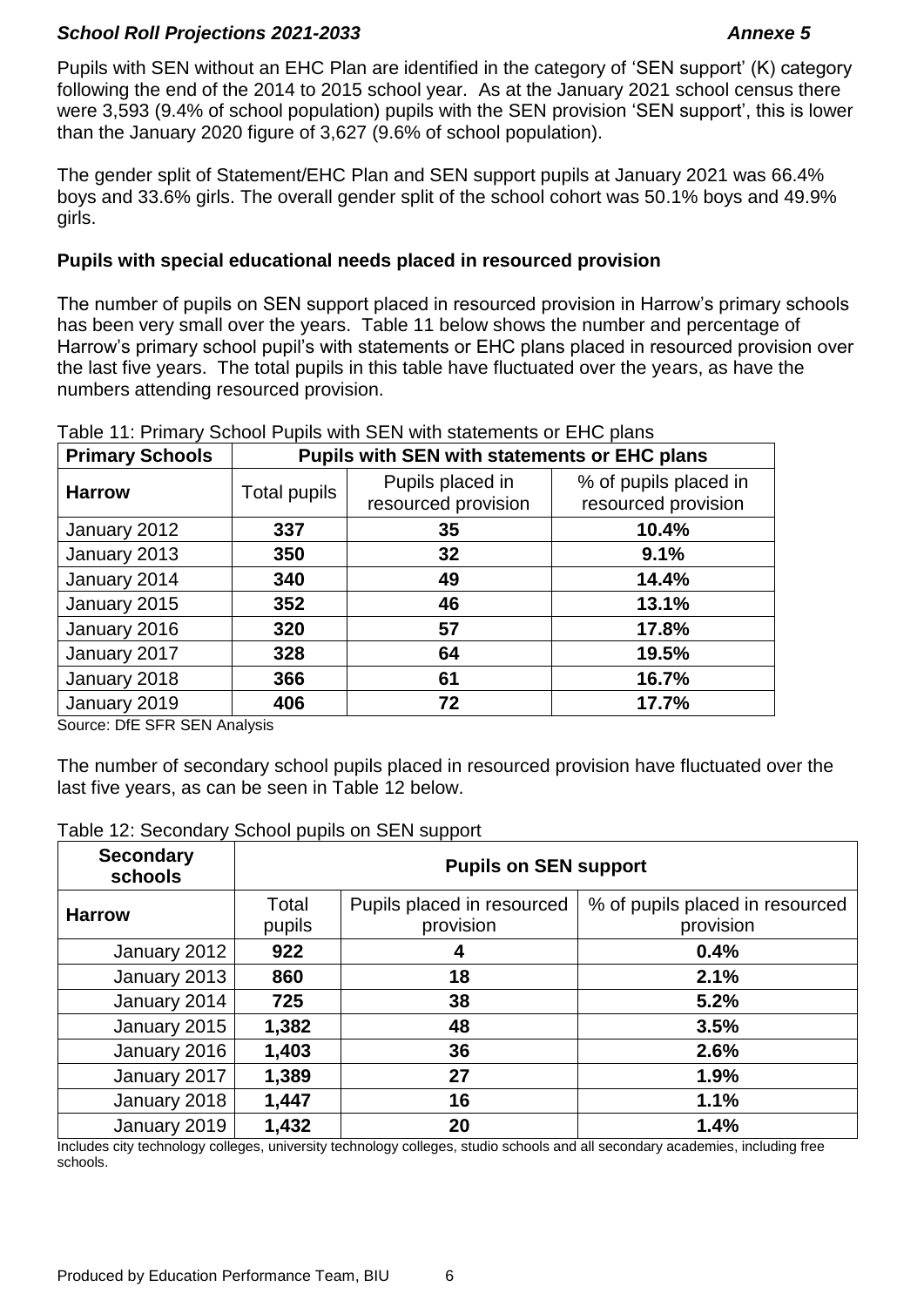The number of secondary pupils with statements/EHC plans placed in resourced provision has increased significantly from 8 in January 2012 to 39 in January 2019, as can be seen in Table 13 below.

| <b>Secondary</b><br>schools | <b>Pupils with SEN with statements or EHC plans</b> |                                         |                                              |  |  |  |
|-----------------------------|-----------------------------------------------------|-----------------------------------------|----------------------------------------------|--|--|--|
| <b>Harrow</b>               | Total pupils                                        | Pupils placed in<br>resourced provision | % of pupils placed in<br>resourced provision |  |  |  |
| January 2012                | 225                                                 | 8                                       | 3.6%                                         |  |  |  |
| January 2013                | 223                                                 | 5                                       | 2.2%                                         |  |  |  |
| January 2014                | 221                                                 | 11                                      | 5.0%                                         |  |  |  |
| January 2015                | 235                                                 | 12                                      | 5.1%                                         |  |  |  |
| January 2016                | 252                                                 | 24                                      | 9.5%                                         |  |  |  |
| January 2017                | 263                                                 | 30                                      | 11.4%                                        |  |  |  |
| January 2018                | 262                                                 | 35                                      | 13.4%                                        |  |  |  |
| January 2019                | 256                                                 | 39                                      | 15.2%                                        |  |  |  |

| Table 13: Secondary School pupils with SEN with statements or EHC plans |
|-------------------------------------------------------------------------|
|-------------------------------------------------------------------------|

Includes city technology colleges, university technology colleges, studio schools and all secondary academies, including free schools. Source: DfE SFR SEN Analysis

# **Special Schools**

Table 14 below shows the number of pupils on SEN support under statutory assessment or with a statement / EHC plan at Harrow's special schools. The number of pupils have only really increased at Woodlands School where there were 94 pupils in January 2014 compared to 136 by January 2019 and 2020. This reflects the increase in the number of places available at Woodlands School due to planned expansion of the school site.

| Harrow's                   |   | January<br>2014 |        | <b>January</b><br>2015 |   | January<br>2016 |   | January<br>2017 |   | <b>January</b><br>2018 |          | January<br>2019 |     | <b>January</b><br>2020 |
|----------------------------|---|-----------------|--------|------------------------|---|-----------------|---|-----------------|---|------------------------|----------|-----------------|-----|------------------------|
| <b>Special Schools</b>     | P | S               | ı<br>n | S/E                    | Κ | S/E             | K | S/E             | Κ | Е<br>S/                | Κ        | F               | . . |                        |
| Alexandra School           | 0 | 81              | 0      | 81                     | 0 |                 |   | 79              | 0 | 80                     | $\Omega$ | 80              | 0   | 80                     |
| <b>Woodlands School</b>    |   | 94              | 0      | 95                     | 0 | 105             |   | 120             | 0 | 122                    |          | 136             |     | 136                    |
| Kingsley High              |   | 63              | 3      | 69                     | 0 | 79              | 0 | 78              | 0 | 76                     | 4        | 71              |     | 85                     |
| Shaftesbury High<br>School |   | 153             | າ      | 146                    | 3 | 157             |   | 162             |   | 168                    |          | 170             | 0   | 163                    |

Table 14: Special School pupils on SEN support or with a statement/EHC plan

P – School Action Plus; S – Statement; K – SEN support under statutory assessment; E – EHC plan Source: January school census

# **SEND Projections and modelling SEND places within Harrow**

Officers have carried out projection modelling for pupil planning purposes to identify requirements for SEND provision and the most cost effective provision model. Projections will be updated on an annual basis once the sequential September phase transfers are confirmed.

Analysis of data on primary categories of need and projection modelling has shown that there are now greater numbers of children and young people (CYP) in Harrow with SEND who have increasing levels of need such that they will be identified as having severe learning difficulties (SLD). Based on actual pupil numbers of CYP who required SLD provision, between 2015 and 2019, and projections of pupil numbers and need, the projections show that, approximately 25 new children each year will require SLD special school provision.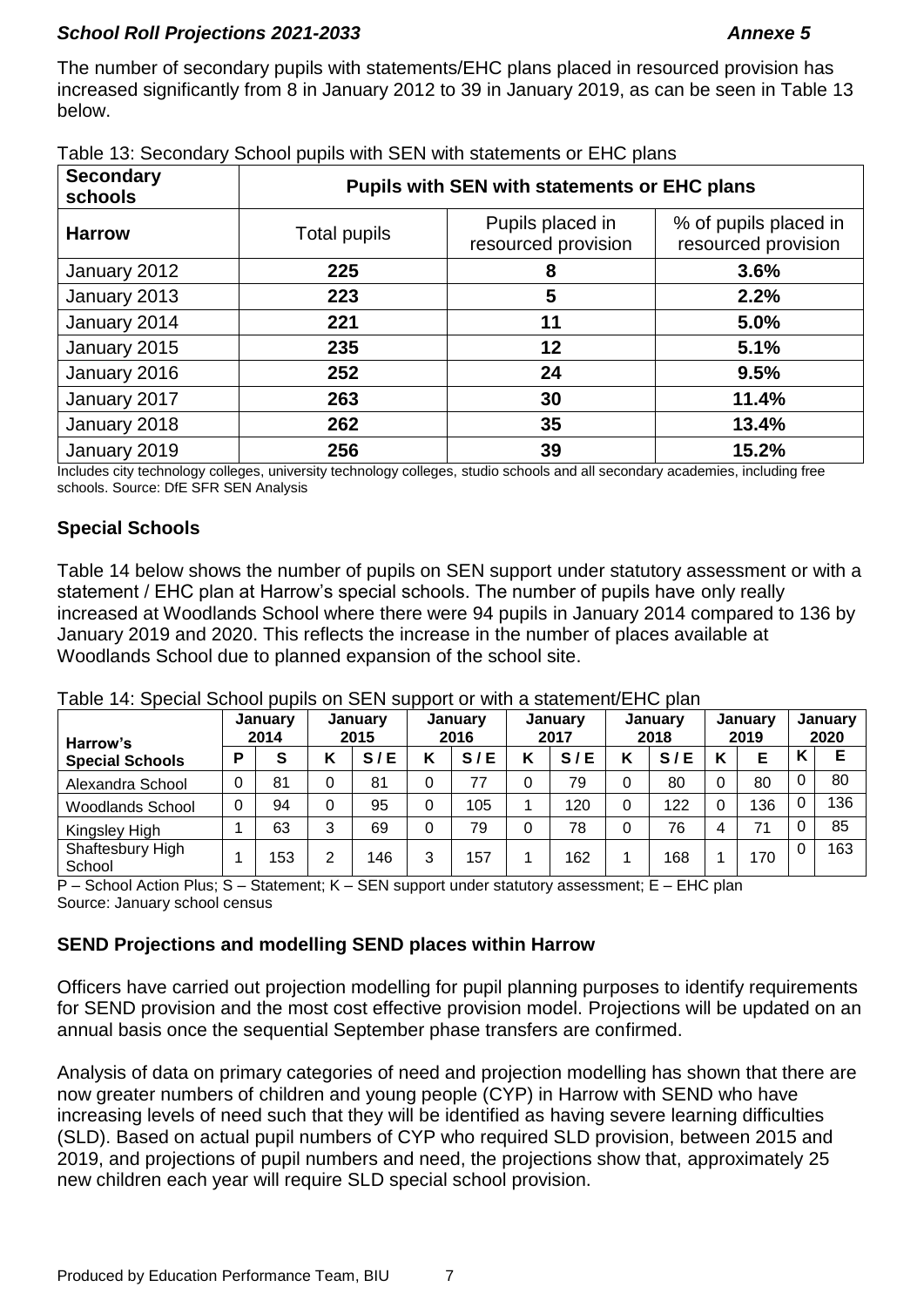Table 15-Projections, for pupil planning purposes have been modelled on new children entering the system in the Reception Year and rolling through actual pupil numbers in the primary and secondary phases of education. This does not include CYP moving into the borough or needing to move out of mainstream into special provision in other age groups.

Table 15: Projections based on 25 new children entering the system in Reception (Sept 22- based on actuals in correct year group)

| Year                                                                   | $Sep-22$ | $Sep-23$ | $Sep-24$ | $Sep-25$ |
|------------------------------------------------------------------------|----------|----------|----------|----------|
| Primary projections (Based on<br>current capacity at Woodlands<br>135) | 137      | 144      | 154      | 157      |
| Secondary projections (Based on<br>current capacity 103 at Kingsley)   | 122      | 131      | 133      | 145      |
| <b>Total cumulative Shortfall for SLD</b><br>places                    | 21       | 37       | 49       | 64       |

Projection modelling confirms that the immediate and significant pressure is for secondary phase SLD special school places from September 2020. To accommodate this immediate place pressure Harrow has expanded Kingsley Special School, to its full capacity, from 96 to 103 places from September 2021.

Analysis of SEND data and trends indicate that there will continue to be growth in demand for primary SLD special school places. Prior to 2020, the growth in numbers has been largely accommodated in primary through two expansions at a primary SLD special school (Woodlands School) and the development of a primary SLD resourced provision in a mainstream school (Belmont School). These developments have managed demand in the primary sector but as pupils roll through will create pressure in the secondary sector.

In line with the key priority, to reduce out borough placements, Harrow is progressing 2 main strands of development:

- A 'Whole System Shift' model
- Further expansion of the additional resourced mainstream school (ARMS) provision

A 'Whole System Shift' is a strategic and cultural approach across all Harrow's special and mainstream schools to develop the education provision on offer in Harrow as a continuum of provision so the finite numbers of special school places are prioritised for CYP with the greatest complexity of need.

Table 16 shows the current number of places across the primary and secondary special schools in Harrow.

| <b>School</b>                             | <b>Designation</b> | <b>Number of places</b> | <b>Maximum capacity</b> |
|-------------------------------------------|--------------------|-------------------------|-------------------------|
| Primary - Alexandra<br>(Academy)          | <b>MLD</b>         | 80                      | 80                      |
| Primary-Woodlands<br>(Maintained)         | <b>SLD</b>         | 136                     | 136                     |
| Secondary-Kingsley<br>(Maintained)        | <b>SLD</b>         | 103                     | 103                     |
| Secondary-<br>Shaftesbury<br>(Maintained) | MLD                | 185                     | 185-200                 |

Table 16: Special School Places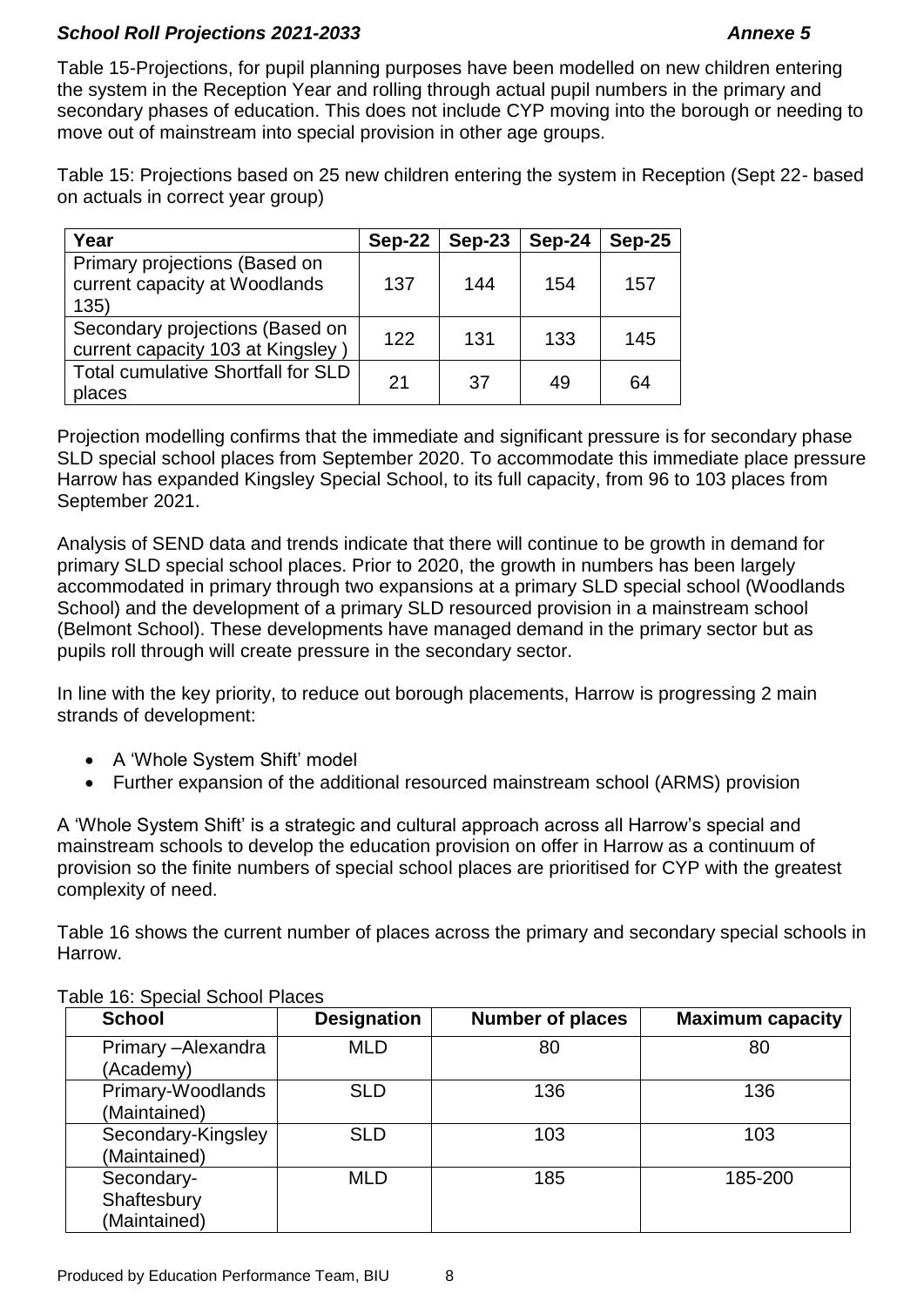The LA is working collaboratively with the four special schools in Harrow, two of which are designated MLD, to explore and progress how best SLD provision can be expanded across a 'Whole System Shift' model and subsequently how MLD provision can be expanded and developed within mainstream schools.

Table 17 shows that in order to achieve an increase in SLD places it is proposed that the 2 MLD schools review their designation of MLD to include SLD and offer provision for pupils with more significant need.

Table:17 Projections based on 25 new children entering the system in Reception and proposed increase of SLD capacity **(**Sept 21- based on actuals in correct year group)

| Year                                                                                                                                                                                              | $Sep-22$ | <b>Sep-23</b> | $Sep-24$ | $Sep-25$ |
|---------------------------------------------------------------------------------------------------------------------------------------------------------------------------------------------------|----------|---------------|----------|----------|
| Projections based on Woodlands School<br>(Commissioned number of 135 places) - an intake<br>of 25 new SLD Rec pupils minus 4 pupils with<br>significant needs accepted by Alexandra from<br>2022. | 136      | 139           | 145      | 144      |
| Projections based on Kingsley School<br>(Commissioned number of 103 places) - intake of<br>leavers from Woodlands minus 8 pupils with<br>significant needs accepted by Shaftesbury from<br>2022.  | 109      | 110           | 104      | 108      |
| Total SLD shortfall even with capacity created at<br>Alexandra and Shaftesbury                                                                                                                    | 7        | 11            | 11       | 14       |

From September 2022 to September 2025 Harrow will require on average 8-14 additionally new SLD special school places.

The engagement and commitment of the MLDs schools and mainstream schools to develop ARMS provision, to the 'Whole System Shift' model is critical to the LA's SEND Strategy and key priority to increase the number of SLD places. This approach will reduce the pressures on the HNB created by expensive out of borough placements thus enabling spend to benefit the development of Harrow's school provision for Harrow pupils. In addition, this approach will secure diversity in the provision of schools and increase choice for parental preference.

# **Additionally, Resourced Mainstream Schools (ARMS)**

For there to be an effective 'Whole System Shift' resulting in an increase in SLD provision across the 4 special schools Harrow will work with mainstream schools to further develop and upskill provision to meet the needs of CYP with MLD. This will be achieved through developing additional resourced provisions on mainstream school sites and further build on the additionally resourced mainstream school (ARMS) model in Harrow to ensure there is a pathway of specialist provision from primary through to secondary.

With the establishment of a 'Whole System Shift' model, pathway projections determine that, 48 secondary and 36 primary ARMS places will need to be developed by 2026 to meet capacity of demand for pupils who would have previously been offered a MLD special school place.

In parallel to the 'Whole System Shift' Harrow is also working towards ensuring a continuum of provision for ASD in mainstream schools. Harrow currently has 5 mainstream schools with designated ASD additionally resourced provision. These provisions provide 42 places across the primary sector and 24 across the secondary sector. Analysis of NOR and roll through of actuals in schools evidence that to ensure there is sufficient pathway capacity for pupils with ASD Harrow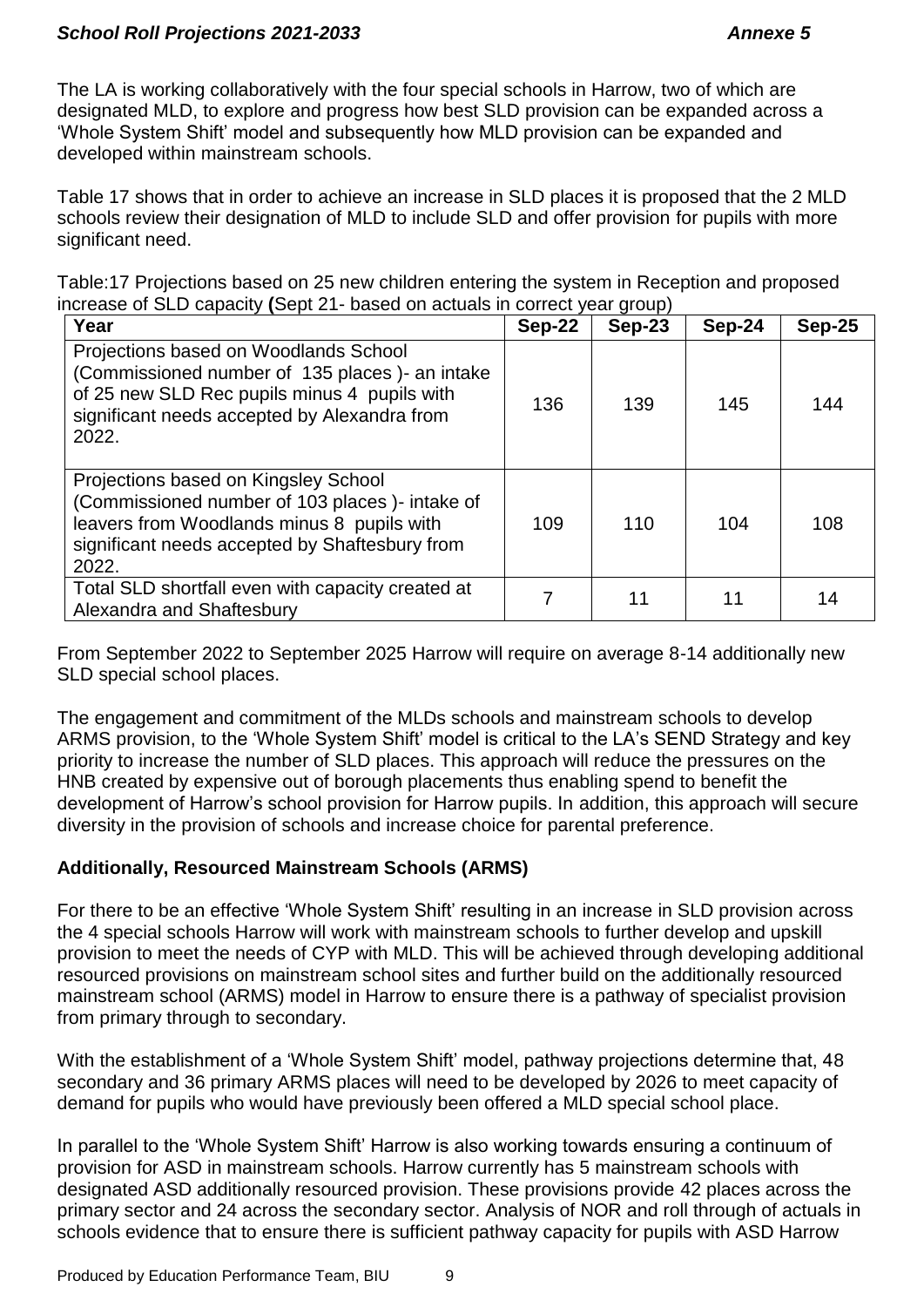will need to develop 2 new secondary school ASD ARMS to prevent children being placed in out borough provisions due to the lack of suitable local provision.

The development of the ARMS model to provide the pathway of provision for MLD and ASD is a phased programme of work over a period of 6 years. The phased programme is focused on implementing a key strategic priority that will reduce expenditure on provision of special needs placements over the longer term.

Engagement with Headteachers and Governing Bodies to develop inclusive resourced provision, within the context of the SEND Capital build programme and SEND Strategy, has been successful. Agreements with four schools have been reached and the aim is for new resourced provision to be in place for September 2022

# **Pupils subject to an EHC plan currently placed out of borough**

The projection modelling and 'whole system shift' approach aims to accommodate current numbers in the system and the projected growth of new pupils. The modelling does not include CYP who are currently placed in out of borough independent provision and the plans do not provide Harrow with sufficient capacity to bring those CYP back in borough and thus reduce the current 'spend' on out borough placements and the overall DSG deficit.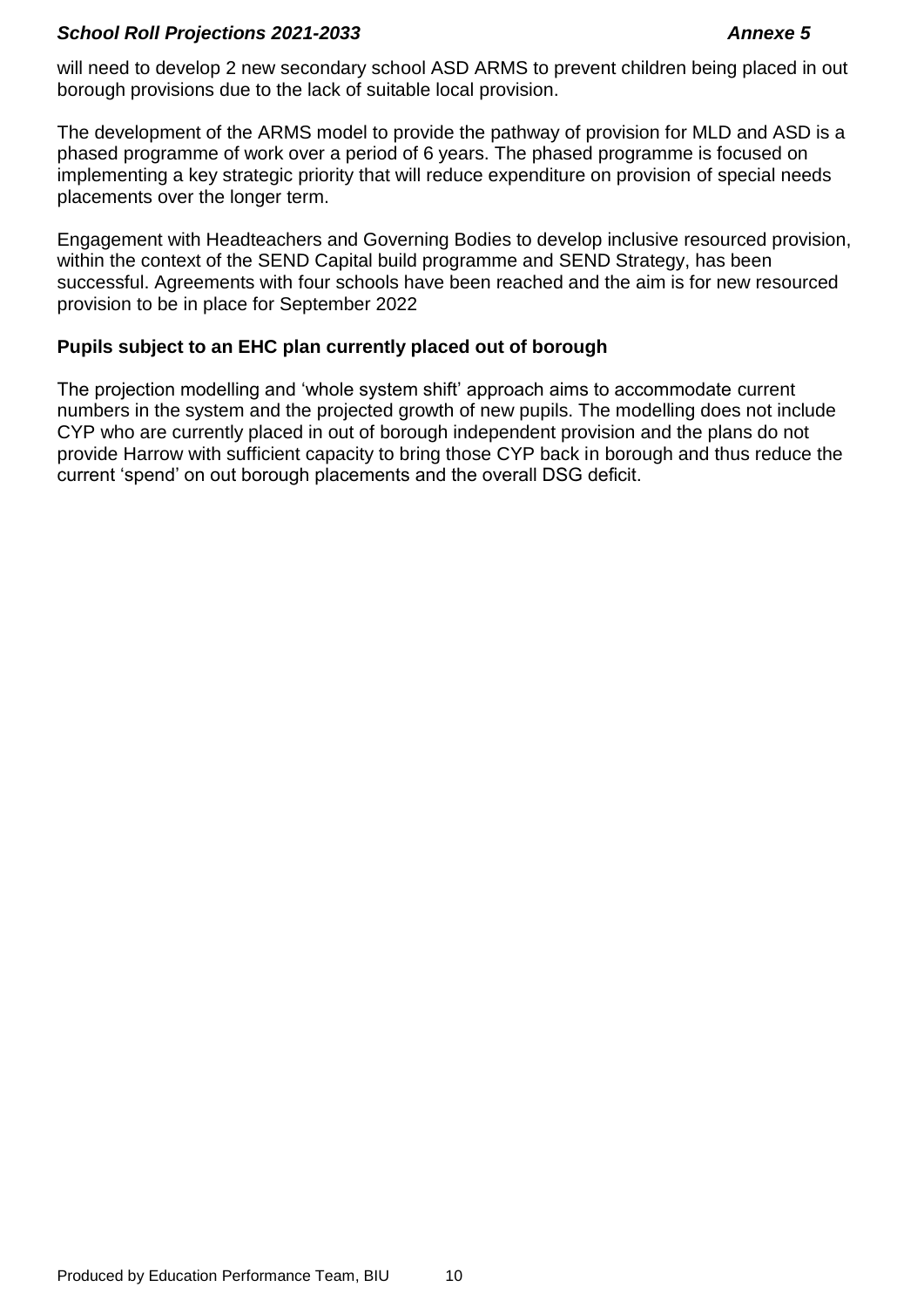# **Early Years 0-4 Year Olds**

The Local Authority has a statutory duty to secure enough early education places for eligible 2, 3 and 4-year-old children, free at the point of access through settings that deliver the full Early Years Foundation Stage (EYFS). Data about this section of the population is provided because it helps inform the level of provision required but also because it impacts on the number of pupils entering reception classes.

Using the Greater London Authority (GLA) 2019-based trend projections (published November 2020), Harrow's population of the 0-4 age group was 17,500. The GLA projections report that the early years population in Harrow has remained relatively stable over the last few years with only minor fluctuations, however it is expected to decline quite significantly over the next several years. This is a departure from previous projections that had expected the early years population to remain stable. A breakdown of the population of the 0-4 age group is shown in the table below.

Table 19: GLA 2019 Population of 0-4-year olds in Harrow (*figures are rounded to the nearest 100*).

| <b>Harrow</b> | 2021   |  |
|---------------|--------|--|
| Age 0         | 3,500  |  |
| Age 1         | 3,500  |  |
| Age 2         | 3,500  |  |
| Age 3         | 3,600  |  |
| Age 4         | 3,400  |  |
| <b>Total</b>  | 17,500 |  |

## **Sufficiency of places for two, three- and four-year olds**

Using the available data provided by Harrow Families Information Service (FIS), below is an analysis of the supply of childcare in the London Borough of Harrow as of May 2021 (this does not include school nursery provision).

# **Number of places and type of provision**

Harrow had a total of 6,082 childcare places for children aged 0-4 as of May 2021. These places are available through:

- 77-day nurseries making available 4,010 places for children aged 0-4 years (65.9% of all places) and 31 playgroups/ pre-schools making available 920 places for children aged 0-4 years (15.1% of all places).
- 144 childminders making available 838 places for children aged 0-4 years (13.8% of all places).
- 7 independent schools with under 5's nurseries making available 314 places for children aged 0-4 years (5.2% of all places).

The quality of the provision is very good overall with 97.7% of inspected settings judged as good or above by Ofsted (this figure does not include childminders with 'Met' or 'Not Met' judgements as they were not looking after children at the time of Ofsted inspection). Broken down further 98.9% of PVI settings are judged as good or above and 96.3% of childminders are judged as good or above. A full breakdown of inspection judgements is provided in Tables 16 and 17 below.